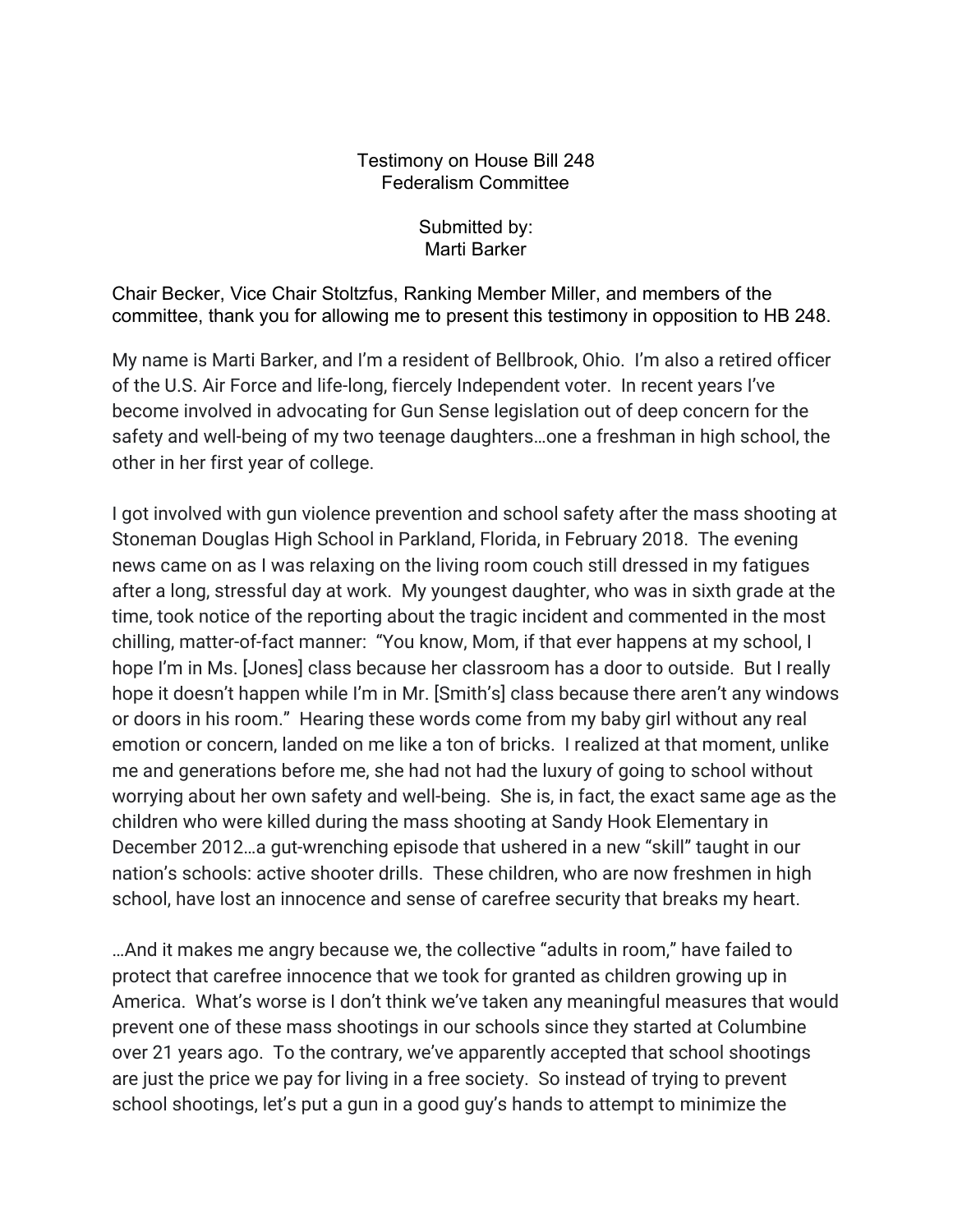collateral damage when they happen.

In doing so, we've signaled to our children, now an entire generation, that we don't have the will to put in place measures that would significantly reduce the likelihood of similar school shootings occurring again. It's no wonder kids these days have so many mental and emotional issues. They see an apathy for their safety and well-being exhibited by those who are supposed to protect them. And that apathy is perceived as a lack of love and compassion…and I get it. Who wouldn't feel unloved and unprotected when we've allowed, virtually unmitigated, for these types of senseless and often preventable (with common sense legislation) shootings to continue? …If we aren't going to make the changes necessary to drive down the likelihood of active shooter incidents occurring in our schools and universities, we ought not create an opportunity for one by allowing loaded weapons in school safety zones and on college campuses.

Since the Dayton mass shooting in August 2019, Ohioans have been waiting for the legislature to #DoSomething about gun violence. Between 2009 and 2018, gun deaths increased 54% in Ohio compared to 18% nationwide (https://maps.everytownresearch.org/everystat#Ohio). HB 248 would do nothing to

reduce gun violence and includes many dangerous proposals that have been shown to increase it by encouraging more people to carry guns in more places...more guns = more gun violence.

HB 248 would allow more people to carry a deadly weapon in a school safety zone and reduce penalties for concealed carry violations in a school safety zone. Introducing guns in schools increases the risk of gun violence

(https://everytownresearch.org/issue/guns-in-schools#what-is-the-problem). Indeed, firearms in school safety zones would seem to introduce the risk of unintended, accidental school shootings, putting children and school employees at increased risk...more guns = more gun violence.

HB 248 would authorize any person—even one without any training in firearms—to carry a loaded firearm into a school if that person has written authorization from the school board. There is no amount of training that makes it safe for teachers to carry guns in schools, but this bill would worsen an already-dangerous situation by gutting the training Ohio law currently requires and allowing teachers to carry guns in schools without extensive safety training (https://tinyurl.com/ETSchoolSafety). Loosening restrictions on firearms in schools sounds like a recipe for accidental school shootings, increasing the risk of harm to children and school officials...more guns = more gun violence.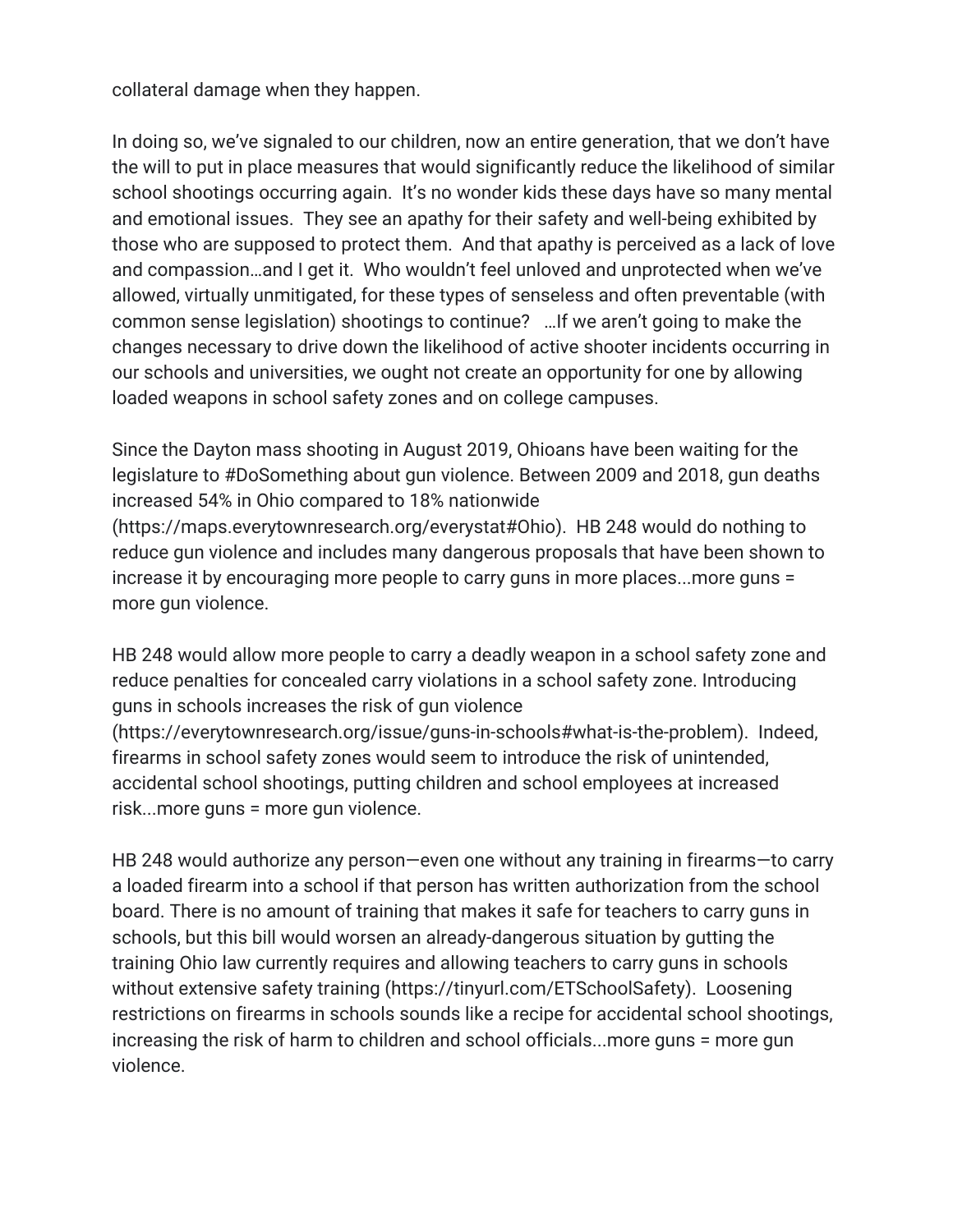HB 248 would force guns on college campuses by prohibiting public universities from restricting concealed carry among students. There is no evidence that allowing guns on campuses reduces crime or makes campuses safer

(https://everytownresearch.org/solution/guns-on-campus/). To the contrary, more guns = more gun violence.

Just as with SB 317 that was introduced earlier this year by the Government Oversight Committee, HB 248 hinges on the assumption that school shootings are inevitable. And it presumes that having more guns in our schools is the solution—not the problem. It should not be a huge mental leap to understand that more guns = more gun violence. Certainly that appears to be the case in recent months, as we've witnessed a startling uptick in gun violence across the country in tandem with a huge spike in handgun purchases (Ref: Moyer, Melinda W., Early Research Links Coronavirus Gun Sales Surge to Increased Shootings,

https://www.thetrace.org/2020/07/coronavirus-gun-sales-increased-shootings-study/ ; Levine, Phillip B. and McKnight, Robin, Firearms and accidental deaths: Evidence from the aftermath of the Sandy Hook school shooting,

https://science.sciencemag.org/content/358/6368/1324.abstract ; Moyer, Melinda W., Will a Gun Keep Your Family Safe? Here's What the Evidence Says; https://www.thetrace.org/2020/04/gun-safety-research-coronavirus-gun-sales/ ).

In closing, I ask that you please oppose HB 248 and instead propose measures that would effectively reduce the likelihood of active shooter incidents occurring in the first place. These include universal background checks, limits to magazine capacities, extreme risk protection laws, robust mental healthcare and, yes, even bans on military-style assault weapons.

## Marti Barker